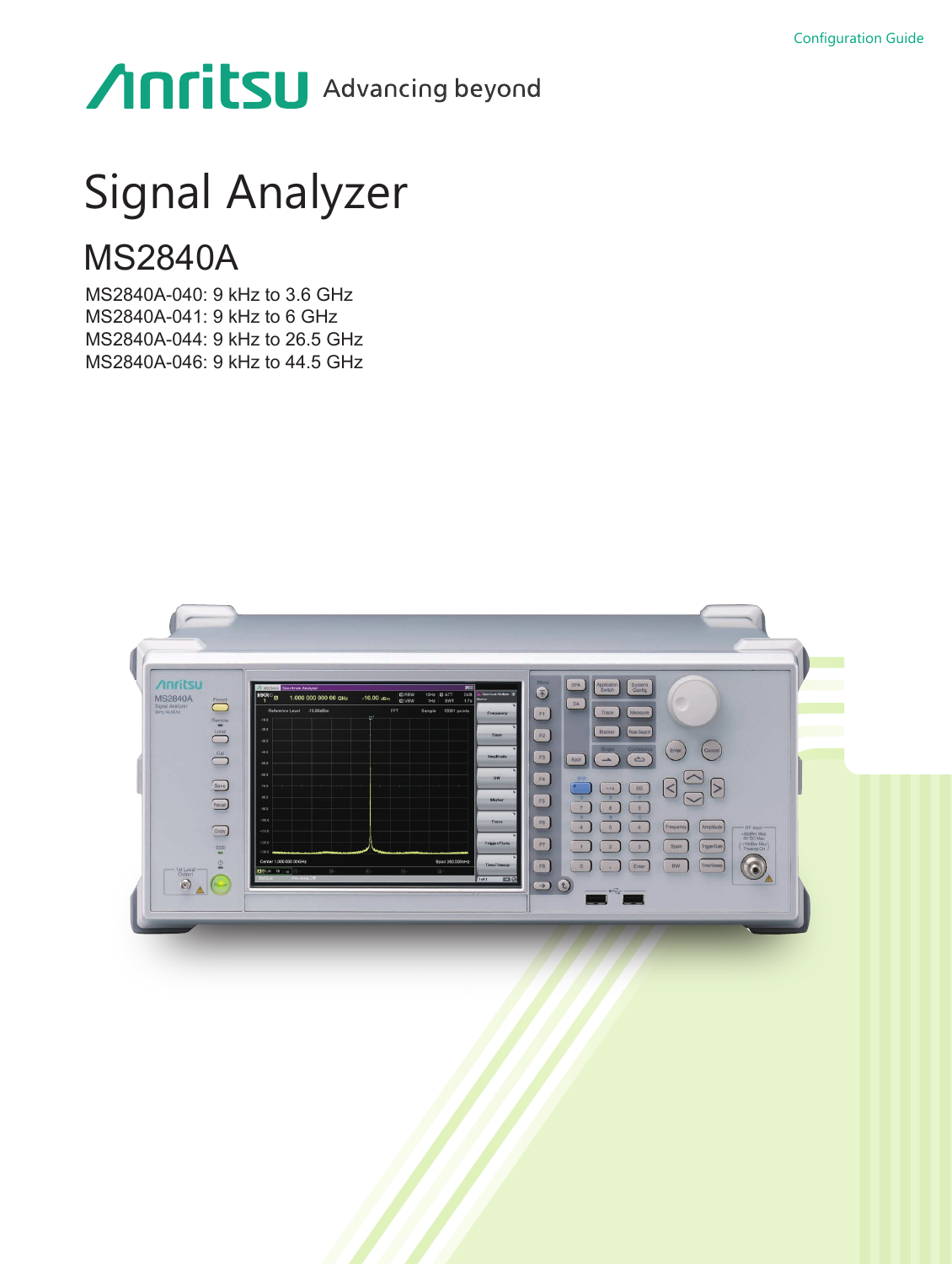This explains how to order the new MS2840A and MS2840A retrofit options and measurement software. Follow the steps below to select the MS2840A configuration. Functions marked "standard" are built-in. Options and measurement software can be added as necessary.

# **Steps for New Purchase**

### **Step 1. Select Maximum Frequency Range (Required option; Frequency range not upgradeable.)**

| Outline                            | Option No.  | Additional Information                                           |
|------------------------------------|-------------|------------------------------------------------------------------|
| Frequency range: 9 kHz to 3.6 GHz  | MS2840A-040 |                                                                  |
| Frequency range: 9 kHz to 6 GHz    | MS2840A-041 | Spectrum Analyzer/Signal Analyzer (Analysis Bandwidth 31.25 MHz) |
| Frequency range: 9 kHz to 26.5 GHz | MS2840A-044 |                                                                  |
| Frequency range: 9 kHz to 44.5 GHz | MS2840A-046 |                                                                  |
|                                    |             |                                                                  |

The following options are installed as standard and do not require separate orders when ordering the MS2840A-040/041/044.

| Standard Software                                                                                                | MX269000A   |
|------------------------------------------------------------------------------------------------------------------|-------------|
| Analysis Bandwidth 10 MHz                                                                                        | MS2840A-006 |
| Bandwidth Extension to 31.25 MHz                                                                                 | MS2840A-005 |
| The following options are installed as standard and do not require separate orders when ordering the MS2840A-046 |             |
| <b>Standard Software</b>                                                                                         | MX269000A   |
| Analysis Bandwidth 10 MHz                                                                                        | MS2840A-006 |
| Bandwidth Extension to 31.25 MHz for Millimeter-wave                                                             | MS2840A-009 |

### **Step 2. Choose Frequency Reference**

| Outline                             | Option No.  | Additional Information                                                       |
|-------------------------------------|-------------|------------------------------------------------------------------------------|
|                                     |             | Aging rate:                                                                  |
| Frequency Reference                 | Standard    | MS2840A-040/041: ±1 × 10 <sup>-6</sup> /year                                 |
|                                     |             | MS2840A-044/046: ±1 × 10 <sup>-7</sup> /year                                 |
| Rubidium Reference Oscillator       | MS2840A-001 | Aging rate: $\pm 1 \times 10^{-10}$ /month, $\pm 1 \times 10^{-9}$ /year,    |
|                                     |             | Start-up characteristics: $\pm 1 \times 10^{-9}$ (7 minutes after power-on.) |
|                                     |             | Aging rate: $\pm 1 \times 10^{-7}$ /year                                     |
| High Stability Reference Oscillator | MS2840A-002 | *: Dedicated option for MS2840A-040/041                                      |
|                                     |             | Equivalent function installed as standard in MS2840A-044/046                 |

### **Step 3. Choose Analysis Bandwidth**

| <b>Outline</b>                           | Option No.  | Additional Information                                                                                                                                                                                                                                                                                                                                 |
|------------------------------------------|-------------|--------------------------------------------------------------------------------------------------------------------------------------------------------------------------------------------------------------------------------------------------------------------------------------------------------------------------------------------------------|
| Bandwidth Extension to 31.25 MHz         | Standard    |                                                                                                                                                                                                                                                                                                                                                        |
| Analysis Bandwidth Extension to 62.5 MHz | MS2840A-077 | Extends analysis bandwidth to 62.5 MHz<br>*: An image response is received when setting the bandwidth to more than 31.25 MHz.<br>This can be used when not inputting a signal frequency outside the MS2840A analysis<br>bandwidth (62.5 MHz max.). The Signal Analyzer MS2690A is recommended for other<br>measurement purposes.                       |
| Analysis Bandwidth Extension to 125 MHz  | MS2840A-078 | Extends analysis bandwidth to 125 MHz<br>*: Requires MS2840A-077<br>An image response is received when setting the bandwidth to more than 31.25 MHz.<br>This can be used when not inputting a signal frequency outside the MS2840A analysis<br>bandwidth (125 MHz max.). The Signal Analyzer MS2690A is recommended for other<br>measurement purposes. |

### **Step 4. Add Preamplifier**

| Outline                                           | Option No.  | Additional Information                                                                   |
|---------------------------------------------------|-------------|------------------------------------------------------------------------------------------|
|                                                   | MS2840A-008 | Improves level sensitivity from 100 kHz to 6 GHz. Supports all frequency options.        |
| Preamplifier for all frequency options            |             | 3.6 GHz upper frequency limit with MS2840A-040.                                          |
|                                                   | MS2840A-069 | For MS2840A-044 (26.5 GHz)                                                               |
| 26.5 GHz Microwave Preamplifier for               |             | Increases level sensitivity from 100 kHz to 26.5 GHz                                     |
| MS2840A-044 (26.5 GHz)                            |             | *: This is an unselectable option when adding Pulse Radar Measurement Function MX284059A |
|                                                   |             | in step 7.                                                                               |
| Microwave Preamplifier for MS2840A-046 (44.5 GHz) | MS2840A-068 | For MS2840A-046 (44.5 GHz)                                                               |
|                                                   |             | Increases level sensitivity from 100 kHz to 44.5 GHz                                     |
|                                                   |             | *: This is an unselectable option when adding Pulse Radar Measurement Function MX284059A |
|                                                   |             | in step 7.                                                                               |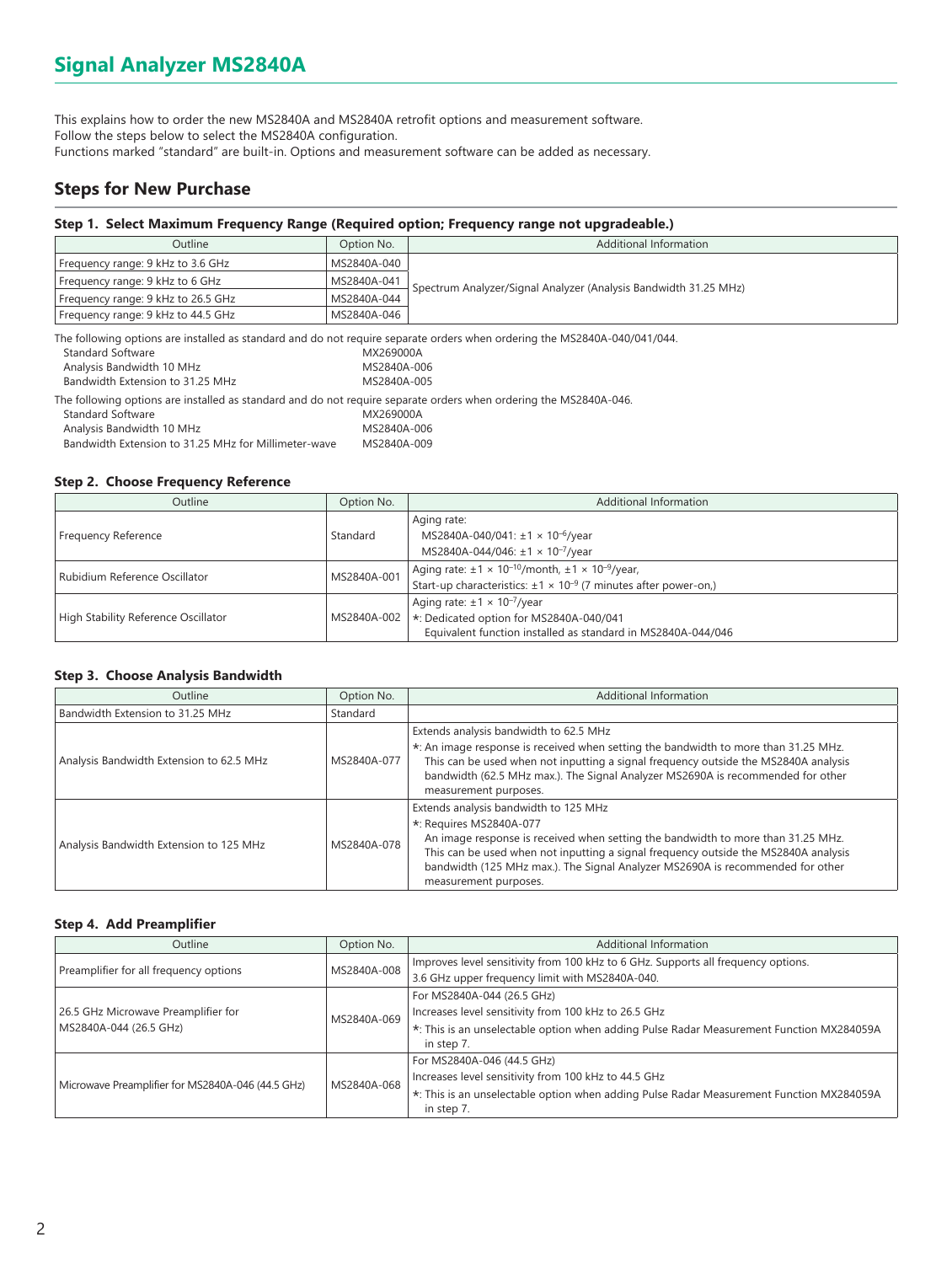### **Step 5. Add microwave preselector bypass**

| Outline                      | Option No.  | <b>Additional Information</b>                                                                                                                                                                                                                                                                                                                                                                                                                                                                                    |
|------------------------------|-------------|------------------------------------------------------------------------------------------------------------------------------------------------------------------------------------------------------------------------------------------------------------------------------------------------------------------------------------------------------------------------------------------------------------------------------------------------------------------------------------------------------------------|
| Microwave Preselector Bypass | MS2840A-067 | Bypassing the preselector used for the microwave band improves RF frequency characteristics<br>and in-band frequency characteristics. Supports signal analyzer measurement functions up to<br>main-frame upper limit frequency.<br>*: Dedicated option for MS2840A-044/046.<br>Add MS2840A-067 when using the signal analyzer measurement functions at bandwidth:<br>>31.25 MHz and frequency: >6 GHz.<br>*: This is an unselectable option when adding Pulse Radar Measurement Function MX284059A<br>in step 7. |

### **Step 6. Improve phase noise performance**

| Outline                     | Option No. | Additional Information                                                                                                                                                                                        |
|-----------------------------|------------|---------------------------------------------------------------------------------------------------------------------------------------------------------------------------------------------------------------|
| Low Phase Noise Performance |            | Greatly improves SSB phase noise performance at offset frequencies from the carrier of 1 kHz to<br>  MS2840A-066   1 MHz for RF input signals of 3.7 GHz or less<br>1 *: Dedicated option for MS2840A-040/041 |

### **Step 7. Add Measurement Software**

| <b>Outline</b>                          | Option No. | Additional Information                                                                                                                                                                                                                                                                                                                                                   |
|-----------------------------------------|------------|--------------------------------------------------------------------------------------------------------------------------------------------------------------------------------------------------------------------------------------------------------------------------------------------------------------------------------------------------------------------------|
| Vector Modulation Analysis Software     | MX269017A  | Supports evaluation of RF Tx characteristics of digital radio equipment and components for wide<br>range of applications such as digital private mobile radio (PMR), wireless backhaul, aerospace<br>and satellite                                                                                                                                                       |
| Analog Measurement Software             | MX269018A  | For measurement of analog wireless Tx characteristics and output of demodulated audio.<br>Requires USB Audio A0086D. Separate speakers or earphones required to hear demodulated audio.                                                                                                                                                                                  |
| <b>Pulse Radar Measurement Function</b> | MX284059A  | This function measures the transmission characteristics of a pulse radar device.<br>(Tx power, Tx frequency, pulse time, 40 dB bandwidth, spurious, occupied bandwidth)<br>*: Dedicated option for MS2840A-044/046.<br>Adds MS2840A-019 in step 8 when installing on MS2840A-046.<br>This is an unselectable option when installed MS2840A-069, MS2840A-068, MS2840A-067 |

### **Step 8. Add Other Signal Analyzer Options**

| Outline                                  | Option No.  | <b>Additional Information</b>                                                                                                                                                                                                                                                                                 |
|------------------------------------------|-------------|---------------------------------------------------------------------------------------------------------------------------------------------------------------------------------------------------------------------------------------------------------------------------------------------------------------|
| <b>Phase Noise Measurement</b>           | MS2840A-010 | Adds frequency offset range 10 Hz to 10 MHz phase noise measurement.                                                                                                                                                                                                                                          |
| Secondary SSD                            | MS2840A-011 | This removable secondary SSD is installed in the secondary HDD/SSD Option Slot of the MS2840A<br>main frame to expand the user data storage space. It does not have the Windows OS installed.<br>The MS2840A ships with it installed. Only one expansion SSD can be installed in the MS2840A.                 |
| Precompliance EMI Function               | MS2840A-016 | This option adds an EMI measurement detection mode and RBW to the spectrum analyzer<br>function. Both the detection mode used for CISPR standards (Quasi-Peak, CISPR-AVG, RMS-AVG)<br>and RBW (200 Hz (6 dB), 9 kHz (6 dB), 120 kHz (6 dB), 1 MHz (lmp)) as well as conventional<br>settings can be selected. |
| Noise Figure Measurement Function        | MS2840A-017 | Adds Noise Figure Measurement function.<br>Noise Figure is measured with the measurement method of Y-factor method which uses a Noise<br>Source*.<br>*: Noisecom, NC346 series                                                                                                                                |
| 2 dB Step Attenuator for Millimeter-wave | MS2840A-019 | For MS2840A-046 (44.5 GHz)<br>Expand attenuator steps to 2 dB (Standard: 10 dB steps) and input level for internal mixer can be<br>adjusted with high resolution.                                                                                                                                             |
| Noise Floor Reduction                    | MS2840A-051 | The Noise Floor Reduction (NFR) function increases the measurement accuracy for low-level<br>signals. It subtracts the internal noise components (11 dB max. nominal) of the measuring<br>instrument itself from the displayed measurement result.                                                            |
| <b>BER Measurement Function</b>          | MS2840A-026 | Adds BER Measurement Function for input bit rates of 100 bps to 10 Mbps.<br>It supports Rx sensitivity tests by inputting the receiver-demodulated Data/Clock/Enable to the<br>back of the MS2840A.<br>*: The Aux Conversion Adapter J1556A is a standard accessory supplied with MS2840A-026.                |

### **Step 9. Add built-in signal generator (Dedicated options for MS2840A-040/041)**

| <b>Outline</b>                  | Option No.  | Additional Information                                                                                                  |
|---------------------------------|-------------|-------------------------------------------------------------------------------------------------------------------------|
| 3.6 GHz Vector Signal Generator | MS2840A-020 | Covers 250 kHz to 3.6 GHz frequency range and adds waveform generator with 120 MHz wide<br>vector modulation bandwidth. |
| 6 GHz Vector Signal Generator   | MS2840A-021 | Covers 250 kHz to 6 GHz frequency range and adds waveform generator with 120 MHz wide<br>vector modulation bandwidth.   |
| Analog Signal Generator         | MS2840A-088 | Covers 100 kHz to 3 GHz frequency range.<br>Requires Analog Measurement Software and USB Audio A0086D.                  |

Order the following options at new orders when requiring an vector signal generator and analog signal generator.

3.6 GHz Vector Signal Generator MS2840A-020 or 6 GHz Vector Signal Generator MS2840A-021

Low Power Extension for Vector Signal Generator MS2840A-022

Analog Function Extension for Vector Signal Generator MS2840A-029

Analog Measurement Software MX269018A

USB Audio A0086D

The following options are installed as standard and do not require separate orders when ordering the MS2840A-020/021. Standard waveform pattern MX269099A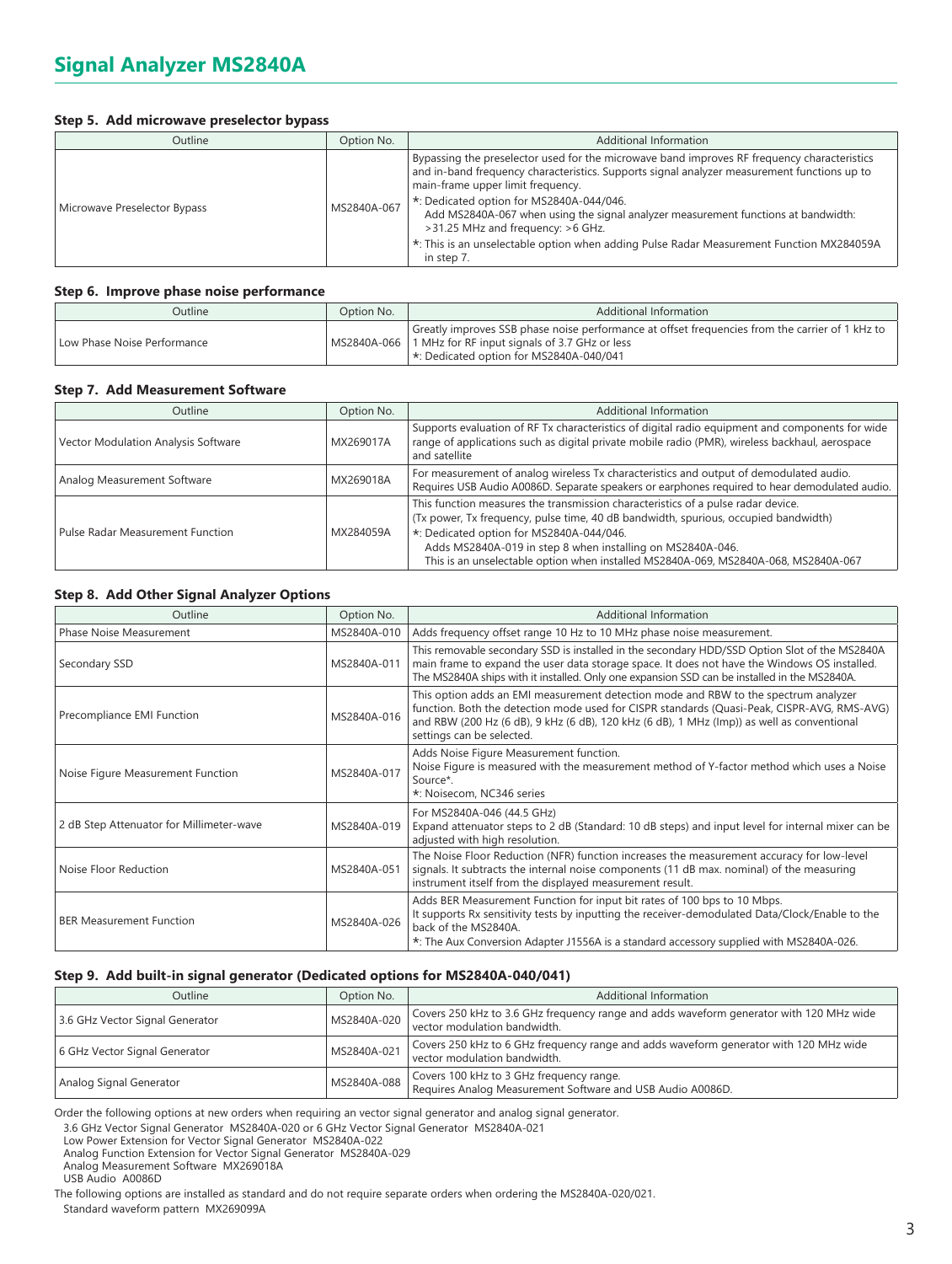### **Step 9-1. Add options for vector signal generator (Requires MS2840A-020 or MS2840A-021)**

| <b>Outline</b>                               | Option No.  | Additional Information                                                                      |
|----------------------------------------------|-------------|---------------------------------------------------------------------------------------------|
| Vector Signal Generator Low-power Extension  | MS2840A-022 | Expands lower limit of output level from -40 to -136 dBm.                                   |
|                                              |             | (Note: 5-dB drop in upper output level.)                                                    |
| Vector Signal Generator ARB Memory Extension |             |                                                                                             |
| 256 Msample                                  | MS2840A-027 | Expands ARB memory capacity from 64 to 256 Msamples.                                        |
| AWGN                                         | MS2840A-028 | Adds AWGN generator function.                                                               |
|                                              | MS2840A-029 | Adds analog signal generation function using Analog Measurement Software MX269018A to       |
| Analog Function Extension for Vector Signal  |             | Vector Signal Generator option (MS2840A-020/021). Can calibrate lower limit frequency up to |
| Generator                                    |             | 100 kHz (MS2840A-020/021 lower limit frequency is 250 kHz).                                 |
|                                              |             | Requires MX269018A, MS2840A-020 or 021, MS2840A-022, and A0086D                             |

### **Step 9-2. Add vector waveform generation tool (IQproducer) license (Requires MS2840A-020 or MS2840A-021)**

| Outline                  | Option No. | Additional Information                                                                 |
|--------------------------|------------|----------------------------------------------------------------------------------------|
| <b>TDMA IQproducer</b>   | MX269902A  | Outputs waveform pattern created by setting TDMA parameter with TDMA IQproducer from   |
|                          |            | vector signal generator option.                                                        |
| Multi-carrier IQproducer | MX269904A  | Outputs multi-carrier waveform pattern of tone signal and various communication method |
|                          |            | modulated signals from vector signal generator option.                                 |

### **Step 10. Add Accessories**

| Outline                                                | Option No.     | <b>Additional Information</b>                                                                                                                                                                                                                                                                                                                                                                            |  |  |  |  |
|--------------------------------------------------------|----------------|----------------------------------------------------------------------------------------------------------------------------------------------------------------------------------------------------------------------------------------------------------------------------------------------------------------------------------------------------------------------------------------------------------|--|--|--|--|
| Inline Peak Power Sensor (350 MHz to 4 GHz)            | MA24105A       | Supports 350 MHz to 4 GHz and operates on Windows.                                                                                                                                                                                                                                                                                                                                                       |  |  |  |  |
| USB Power Sensor (50 MHz to 6 GHz)                     | MA24106A       | Supports 50 MHz to 6 GHz and operates on Windows.                                                                                                                                                                                                                                                                                                                                                        |  |  |  |  |
| Microwave USB Power Sensor (10 MHz to 8 GHz)           | MA24108A       | Supports 10 MHz to 8 GHz and operates on Windows.                                                                                                                                                                                                                                                                                                                                                        |  |  |  |  |
| Microwave USB Power Sensor (10 MHz to 18 GHz)          | MA24118A       | Supports 10 MHz to 18 GHz and operates on Windows.                                                                                                                                                                                                                                                                                                                                                       |  |  |  |  |
| Microwave USB Power Sensor (10 MHz to 26 GHz)          | MA24126A       | Supports 10 MHz to 26 GHz and operates on Windows.                                                                                                                                                                                                                                                                                                                                                       |  |  |  |  |
| High Performance Waveguide Mixer<br>(50 GHz to 75 GHz) | MA2806A        | It has the good features of both a harmonic mixer and a down converter and is ideal for spectrum<br>analysis of millimeter-wave (50 GHz to 75 GHz) wireless transmitters now being used for future<br>wider-band applications, such as IEEE 802.11ad W-LAN modules and wireless backhaul, etc.                                                                                                           |  |  |  |  |
| High Performance Wavequide Mixer<br>(60 GHz to 90 GHz) | MA2808A        | It has the good features of both a harmonic mixer and a down converter and is ideal for spectrum<br>analysis of millimeter-wave (60 GHz to 90 GHz) wireless transmitters now being used for future<br>wider-band applications, such as wireless backhaul, automotive radar, etc.                                                                                                                         |  |  |  |  |
| External Mixer (26.5 GHz to 40 GHz)                    | <b>MA2741C</b> | It is a harmonic mixer for spectrum analysis of millimeter-wave transmitters.                                                                                                                                                                                                                                                                                                                            |  |  |  |  |
| External Mixer (33 GHz to 50 GHz)                      | <b>MA2742C</b> | It is a harmonic mixer for spectrum analysis of millimeter-wave transmitters.                                                                                                                                                                                                                                                                                                                            |  |  |  |  |
| External Mixer (40 GHz to 60 GHz)                      | MA2743C        | It is a harmonic mixer for spectrum analysis of millimeter-wave transmitters.                                                                                                                                                                                                                                                                                                                            |  |  |  |  |
| External Mixer (50 GHz to 75 GHz)                      | <b>MA2744C</b> | It is a harmonic mixer for spectrum analysis of millimeter-wave transmitters.                                                                                                                                                                                                                                                                                                                            |  |  |  |  |
| External Mixer (60 GHz to 90 GHz)                      | <b>MA2745C</b> | It is a harmonic mixer for spectrum analysis of millimeter-wave transmitters.                                                                                                                                                                                                                                                                                                                            |  |  |  |  |
| External Mixer (75 GHz to 110 GHz)                     | MA2746C        | It is a harmonic mixer for spectrum analysis of millimeter-wave transmitters.                                                                                                                                                                                                                                                                                                                            |  |  |  |  |
| External Mixer (90 GHz to 140 GHz)                     | <b>MA2747C</b> | It is a harmonic mixer for spectrum analysis of millimeter-wave transmitters.                                                                                                                                                                                                                                                                                                                            |  |  |  |  |
| External Mixer (110 GHz to 170 GHz)                    | <b>MA2748C</b> | It is a harmonic mixer for spectrum analysis of millimeter-wave transmitters.                                                                                                                                                                                                                                                                                                                            |  |  |  |  |
| External Mixer (140 GHz to 220 GHz)                    | MA2749C        | It is a harmonic mixer for spectrum analysis of millimeter-wave transmitters.                                                                                                                                                                                                                                                                                                                            |  |  |  |  |
| External Mixer (170 GHz to 260 GHz)                    | MA2750C        | It is a harmonic mixer for spectrum analysis of millimeter-wave transmitters.                                                                                                                                                                                                                                                                                                                            |  |  |  |  |
| External Mixer (220 GHz to 325 GHz)                    | <b>MA2751C</b> | It is a harmonic mixer for spectrum analysis of millimeter-wave transmitters.                                                                                                                                                                                                                                                                                                                            |  |  |  |  |
| <b>AUX Conversion Adaptor</b>                          | J1556A         | AUX Conversion Adaptor J1556A Adapter for converting from AUX to BNC.<br>Used for MARKER output from vector signal generator option, pulse modulation signals,<br>baseband reference clock signals and Clock, Data and Enable signals for BER Measurement<br>Function option.<br>*: The Aux Conversion Adapter J1556A is a standard accessory supplied with the BER<br>Measurement Function MS2840A-026. |  |  |  |  |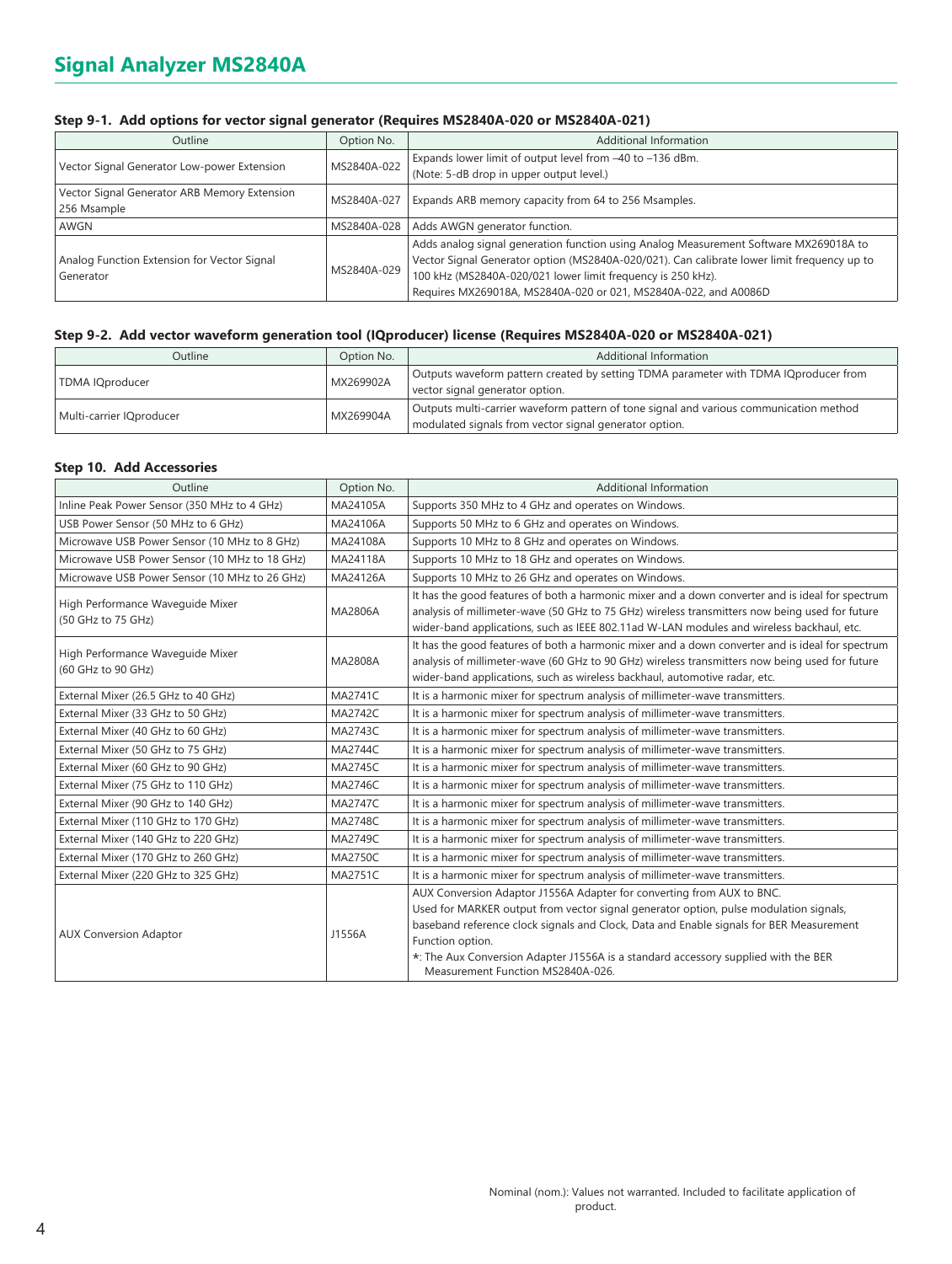# **Retrofit to Current MS2840A**

### **Hardware Option Retrofit**

The following hardware options can be retrofitted. Order the Z1932A Installation Kit as well. The MS2840A must be returned to the Anritsu plant for hardware retrofitting.

| Model/Order No.          |                                                                                 | Name                                                                         | ReferenceSteps |
|--------------------------|---------------------------------------------------------------------------------|------------------------------------------------------------------------------|----------------|
|                          | MS2840A-101*1                                                                   | Rubidium Reference Oscillator Retrofit                                       | 2              |
|                          | MS2840A-102                                                                     | High Stability Reference Oscillator Retrofit                                 |                |
|                          | MS2840A-177                                                                     | Analysis Bandwidth Extension to 62.5 MHz Retrofit                            | 3              |
|                          | MS2840A-178                                                                     | Analysis Bandwidth Extension to 125 MHz Retrofit                             |                |
|                          | MS2840A-108                                                                     | Preamplifier Retrofit                                                        |                |
|                          | MS2840A-168*2                                                                   | Microwave Preamplifier Retrofit (for MS2840A-046)                            | 4              |
|                          | MS2840A-169*2                                                                   | 26.5 GHz Microwave Preamplifier Retrofit (for MS2840A-044)                   |                |
|                          | MS2840A-110                                                                     | Phase Noise Measurement Function Retrofit                                    |                |
|                          | MS2840A-111                                                                     | 2ndary SSD Retrofit                                                          |                |
|                          | MS2840A-116                                                                     | Precompliance EMI Function Retrofit                                          |                |
|                          | MS2840A-117                                                                     | Noise Figure Measurement Function Retrofit                                   | 8              |
|                          | MS2840A-119                                                                     | 2 dB Step Attenuator for Millimeter-wave                                     |                |
| Hardware Options         | MS2840A-151                                                                     | Noise Floor Reduction Retrofit                                               |                |
|                          | MS2840A-126                                                                     | <b>BER Measurement Function Retrofit</b>                                     |                |
|                          | MS2840A-166                                                                     | Low Phase Noise Performance Retrofit                                         | h              |
|                          | MS2840A-167                                                                     | Microwave Preselector Bypass Retrofit                                        | 5              |
|                          | MS2840A-120*3                                                                   | 3.6 GHz Vector Signal Generator Retrofit                                     | 9              |
|                          | MS2840A-121*3                                                                   | 6 GHz Vector Signal Generator Retrofit                                       |                |
|                          | MS2840A-122                                                                     | Low Power Extension for Vector Signal Generator Retrofit                     |                |
|                          | MS2840A-127                                                                     | ARB Memory Upgrade 256 Msa for Vector Signal Generator Retrofit              | $9 - 1$        |
|                          | MS2840A-128                                                                     | <b>AWGN Retrofit</b>                                                         |                |
|                          | MS2840A-129                                                                     | Analog Function Extension for Vector Signal Generator Retrofit               |                |
|                          | 3.6 GHz Analog Signal Generator Retrofit<br>MS2840A-188                         |                                                                              | 9              |
|                          | Vector Function Extension for Analog Signal Generator Retrofit<br>MS2840A-189*3 |                                                                              | $9 - 1$        |
|                          | MS2840A-182                                                                     | CPU/Windows10 Upgrade Retrofit                                               |                |
| <b>Application Parts</b> | Z1932A                                                                          | Installation Kit (Required when retrofitting options or installing software) |                |

\*1: The Rubidium Reference Oscillator can be retrofitted to the MS2840A-040/041 with installed High Stability Reference Oscillator. In this case, the Rubidium Reference Oscillator is functional.

\*2: The 26.5 GHz Microwave Preamplifier or Microwave Preamplifier can be retrofitted to the MS2840A-044/046 with installed Preamplifier. In this case, the 26.5 GHz Microwave Preamplifier or Microwave Preamplifier are functional.

\*3: The following options are installed as standard and do not require separate orders when ordering the MS2840A-120/121/189. Standard waveform pattern MX269099A

### **Software Option Retrofit**

The following software options can be retrofitted. Order the Z1932A Installation Kit as well. The MS2840A does not require return to the Anritsu plant for software retrofitting.

|                          | Model/Order No. | <b>Name</b>                                                                  | Reference Steps |  |  |  |
|--------------------------|-----------------|------------------------------------------------------------------------------|-----------------|--|--|--|
|                          | MX269017A       | Vector Modulation Analysis Software                                          |                 |  |  |  |
| Measurement Software     | MX269018A       | Analog Measurement Software*                                                 |                 |  |  |  |
|                          | MX284059A       | <b>Pulse Radar Measurement Function</b>                                      |                 |  |  |  |
| Waveform generation      | MX269902A       | <b>TDMA IOproducer</b>                                                       |                 |  |  |  |
| tools (IQproducer)       | MX269904A       | Multi-Carrier IQproducer                                                     | $9 - 2$         |  |  |  |
| <b>Application Parts</b> | Z1932A          | Installation Kit (Required when retrofitting options or installing software) |                 |  |  |  |

\*: Requires USB Audio A0086D

# **Software Update**

Software is updated regularly to add new functions, improve performance and fix bugs. Download the latest software from the following URL. Register before use.

### **Software Download Site URL**

https://my.anritsu.com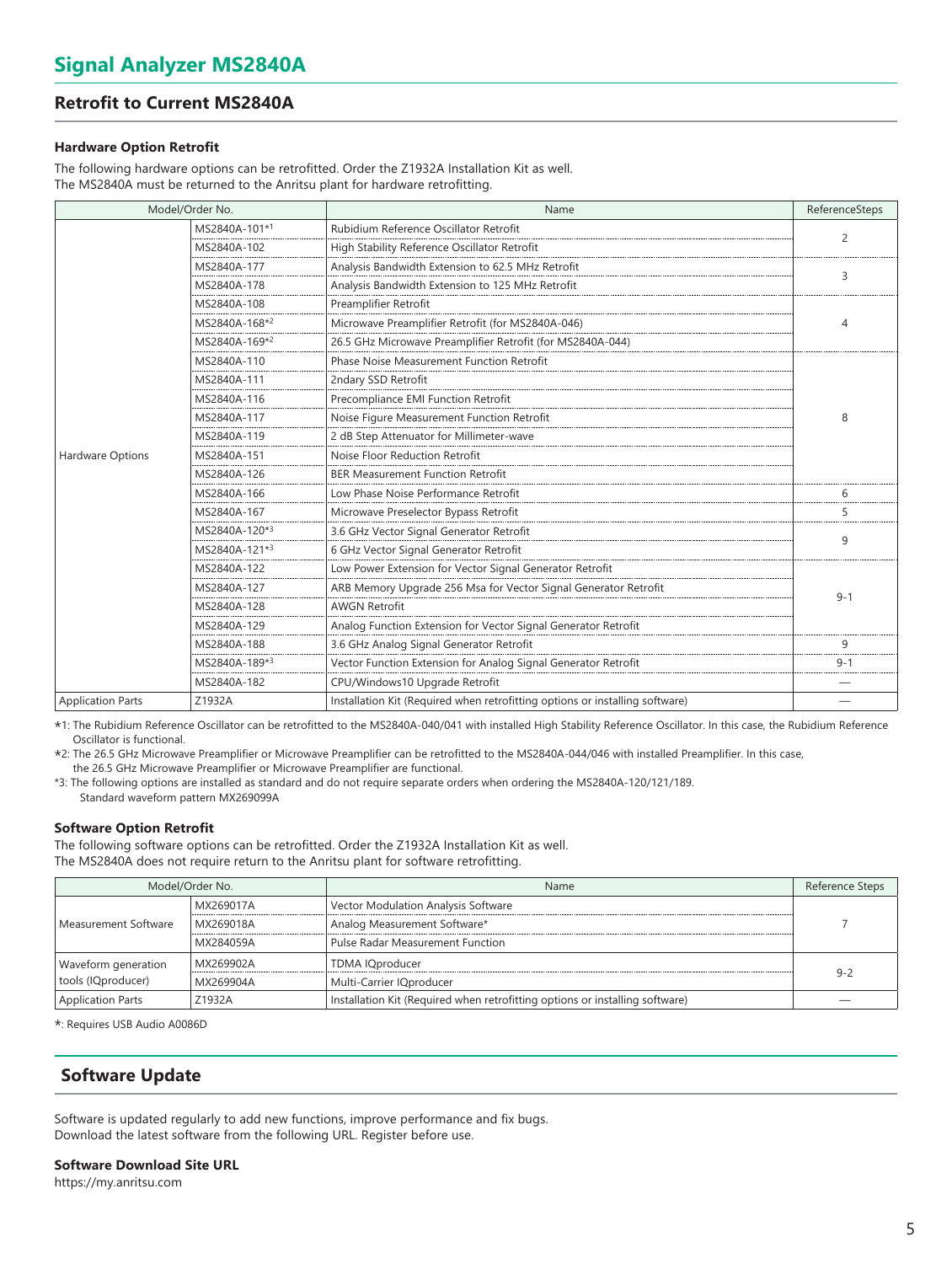# **Options Configuration Guide**

# **Hardware Configuration**

Frequency range (MS2840A-040/041/044/046) not upgradable.

|      |                                                                         |                |                     |                        |                        |                                  |      |           |                           |                              |                              |              |     |               |       |                                                  |            |                  |     |     |     |     |     |              |              |                 |     |              |     |     |                         | $\checkmark$ = Can be installed, No = Cannot be installed, R = Require, U = Upgrade |
|------|-------------------------------------------------------------------------|----------------|---------------------|------------------------|------------------------|----------------------------------|------|-----------|---------------------------|------------------------------|------------------------------|--------------|-----|---------------|-------|--------------------------------------------------|------------|------------------|-----|-----|-----|-----|-----|--------------|--------------|-----------------|-----|--------------|-----|-----|-------------------------|-------------------------------------------------------------------------------------|
|      |                                                                         |                |                     | Addition to Main frame |                        |                                  |      |           |                           |                              |                              |              |     |               |       | Combination with "Opt." (Refer to the left line) |            |                  |     |     |     |     |     |              |              |                 |     |              |     |     |                         |                                                                                     |
| Opt. | Name                                                                    | Retrofit       | 040 (3.6 GHz)       | $(6$ GHz)<br>041       | $GHZ$ )<br>(26.5)<br>4 | 046 (44.5 GHz)                   | 001  | 002       | (standard install)<br>005 | install)<br>(standard<br>006 | install)<br>(standard<br>009 | 077          | 078 | $\frac{8}{6}$ | 069   | 068                                              | 010<br>019 | $\overline{011}$ | 016 | 017 | 026 | 051 | 066 | 67           | 020          | 021             | 189 | 022          | 027 | 028 | 88                      | 029<br>182                                                                          |
|      | 001 Rubidium Reference Oscillator                                       | Yes            | $\checkmark$        | $\checkmark$           | ✓                      | $\checkmark$                     |      | $*5$      |                           |                              |                              |              |     |               |       |                                                  |            |                  |     |     |     |     |     |              |              |                 |     |              |     |     |                         |                                                                                     |
|      | 002 High Stability Reference Oscillator                                 | Yes            | $\checkmark$        |                        |                        | Equivalent<br>function installed | $*5$ |           |                           |                              | No                           |              |     |               |       | No No No                                         |            |                  |     |     |     |     |     | <b>No</b>    |              |                 |     |              |     |     |                         |                                                                                     |
|      | 005 Analysis Bandwidth Extension to 31.25 MHz                           |                | Standard<br>install | Standard<br>install    | Standard<br>install    | <b>No</b>                        |      |           |                           |                              | No                           |              |     |               |       | No                                               |            |                  |     |     |     |     |     |              |              |                 |     |              |     |     |                         |                                                                                     |
|      | 006 Analysis Bandwidth 10 MHz                                           |                | Standard<br>install | Standard<br>install    | Standard<br>install    | Standard<br>install              |      |           |                           |                              |                              |              |     |               |       |                                                  |            |                  |     |     |     |     |     |              |              |                 |     |              |     |     |                         |                                                                                     |
| 009  | Bandwidth Extension to 31.25 MHz for<br>Millimeter-wave                 | $\overline{a}$ | <b>No</b>           | No                     | No                     | Standard<br>install              |      | No No     |                           |                              |                              |              |     |               |       |                                                  |            |                  |     |     |     |     | No  |              |              |                 |     |              |     |     | No No No No No No No No |                                                                                     |
|      | 077 Analysis Bandwidth Extension to 62.5 MHz <sup>*1</sup>              | Yes            | $\checkmark$        | $\checkmark$           | $\checkmark$           | $\checkmark$                     |      |           |                           |                              |                              |              |     |               |       |                                                  |            |                  |     |     |     |     |     |              |              |                 |     |              |     |     |                         |                                                                                     |
|      | 078 Analysis Bandwidth Extension to 125 MHz*                            | Yes            | $\checkmark$        | $\checkmark$           | $\checkmark$           | $\checkmark$                     |      |           |                           |                              |                              | $\mathsf{R}$ |     |               |       |                                                  |            |                  |     |     |     |     |     |              |              |                 |     |              |     |     |                         |                                                                                     |
|      | 008 Preamplifier                                                        | Yes            | $\checkmark$        | $\checkmark$           | $\checkmark$           | $\checkmark$                     |      |           |                           |                              |                              |              |     |               | $*6$  | $*6$                                             |            |                  |     |     |     |     |     |              |              |                 |     |              |     |     |                         |                                                                                     |
| 069  | 26.5 GHz Microwave Preamplifier                                         | Yes            | <b>No</b>           | <b>No</b>              | $\checkmark$           | <b>No</b>                        |      | No        |                           |                              | No                           |              |     | $*6$          |       | No                                               |            |                  |     |     |     |     | No  |              |              |                 |     |              |     |     | No No No No No No No No |                                                                                     |
|      | 068   Microwave Preamplifier                                            | Yes            | <b>No</b>           | <b>No</b>              | <b>No</b>              | $\checkmark$                     |      | No        |                           | No                           |                              |              |     | $*6$          | No    |                                                  |            |                  |     |     |     |     | No  |              |              |                 |     |              |     |     | No No No No No No No No |                                                                                     |
|      | 019 2 dB Step Attenuator for Millimeter-wave                            | Yes            | <b>No</b>           | <b>No</b>              | <b>No</b>              | $\checkmark$                     |      | <b>No</b> |                           | No                           |                              |              |     |               | No    |                                                  |            |                  |     |     |     |     | No  |              |              |                 |     |              |     |     | No No No No No No No No |                                                                                     |
|      | 010 Preamplifier                                                        | Yes            | $\checkmark$        | $\checkmark$           | $\checkmark$           | $\checkmark$                     |      |           |                           |                              |                              |              |     |               |       |                                                  |            |                  |     |     |     |     |     |              |              |                 |     |              |     |     |                         |                                                                                     |
|      | 011 2ndary SSD                                                          | Yes            | $\checkmark$        | $\checkmark$           | $\checkmark$           | ✓                                |      |           |                           |                              |                              |              |     |               |       |                                                  |            |                  |     |     |     |     |     |              |              |                 |     |              |     |     |                         |                                                                                     |
|      | 016 Precompliance EMI Function                                          | Yes            | $\checkmark$        | $\checkmark$           | $\checkmark$           | $\checkmark$                     |      |           |                           |                              |                              |              |     |               |       |                                                  |            |                  |     |     |     |     |     |              |              |                 |     |              |     |     |                         |                                                                                     |
|      | 017 Noise Figure Measurement Function                                   | Yes            | ✓                   | $\checkmark$           | $\checkmark$           | ✓                                |      |           |                           |                              |                              |              |     | U             | U     | U                                                |            |                  |     |     |     |     |     |              |              |                 |     |              |     |     |                         |                                                                                     |
|      | 026   BER Measurement Function                                          | Yes            | $\checkmark$        | $\checkmark$           | $\checkmark$           | $\checkmark$                     |      |           |                           |                              |                              |              |     |               |       |                                                  |            |                  |     |     |     |     |     |              |              |                 |     |              |     |     |                         |                                                                                     |
| 051  | Noise Floor Reduction                                                   | Yes            | $\checkmark$        | $\checkmark$           | $\checkmark$           | ✓                                |      |           |                           |                              |                              |              |     |               |       |                                                  |            |                  |     |     |     |     |     |              |              |                 |     |              |     |     |                         |                                                                                     |
|      | 066 Low Phase Noise Performance                                         | Yes            | $\checkmark$        | $\checkmark$           | <b>No</b>              | <b>No</b>                        |      |           |                           |                              | No                           |              |     |               | NoNo  |                                                  |            |                  |     |     |     |     |     | $\times$ lNo |              |                 |     |              |     |     |                         |                                                                                     |
|      | 067 Microwave Preselector Bypass                                        | Yes            | <b>No</b>           | <b>No</b>              | ✓                      | ✓                                |      | No        |                           |                              |                              |              |     |               |       |                                                  |            |                  |     |     |     |     | No  |              |              |                 |     |              |     |     | No No No No No No No No |                                                                                     |
|      | 020 3.6 GHz Vector Signal Generator                                     | Yes            | $\checkmark$        | $\checkmark$           | <b>No</b>              | <b>No</b>                        |      |           |                           |                              | No                           |              |     |               | No No |                                                  |            |                  |     |     |     |     |     | No           |              | $\times$  No No |     |              |     |     | <b>No</b>               |                                                                                     |
|      | 021 6 GHz Vector Signal Generator                                       | Yes            | $\checkmark$        | $\checkmark$           | <b>No</b>              | <b>No</b>                        |      |           |                           |                              | <b>No</b>                    |              |     |               | No No |                                                  |            |                  |     |     |     |     |     | No No        |              |                 | ∫No |              |     |     | No                      |                                                                                     |
| 189  | Vector Function Extension for<br>Analog Signal Generator Retrofit       | Yes            | ✓                   | ✓                      | <b>No</b>              | <b>No</b>                        |      |           |                           |                              | No                           |              |     |               | No No |                                                  |            |                  |     |     |     |     |     | No No No     |              |                 |     | No           |     |     | $\mathsf{R}$            | No                                                                                  |
| 022  | Low Power Extension for<br>Vector Signal Generator                      | Yes            | ✓                   | $\checkmark$           | <b>No</b>              | <b>No</b>                        |      |           |                           |                              | No                           |              |     |               | No No |                                                  |            |                  |     |     |     |     |     | No           | $\mathsf{R}$ |                 | No  |              |     |     | No                      |                                                                                     |
| 027  | ARB Memory Upgrade 256 Msa for<br>Vector Signal Generator* <sup>2</sup> | Yes            | $\checkmark$        | $\checkmark$           | <b>No</b>              | <b>No</b>                        |      |           |                           |                              | No                           |              |     |               | No No |                                                  |            |                  |     |     |     |     |     | No           |              | $\mathsf{R}$    |     |              |     |     |                         |                                                                                     |
|      | 028 AWGN*2                                                              | Yes            | $\checkmark$        | $\checkmark$           | <b>No</b>              | <b>No</b>                        |      |           |                           |                              | No                           |              |     |               | No No |                                                  |            |                  |     |     |     |     |     | No           |              | $\mathsf{R}$    |     |              |     |     |                         |                                                                                     |
|      | 088 3.6 GHz Analog Signal Generator*3                                   | Yes            | $\checkmark$        | $\checkmark$           | <b>No</b>              | <b>No</b>                        |      |           |                           |                              | No                           |              |     |               | No No |                                                  |            |                  |     |     |     |     |     | No No No     |              |                 |     | No           |     |     |                         | No                                                                                  |
| 029  | Analog Function Extension for<br>Vector Signal Generator* <sup>3</sup>  | Yes            | ✓                   | ✓                      | No                     | No                               |      |           |                           |                              | No                           |              |     |               | No No |                                                  |            |                  |     |     |     |     |     | No           | R            |                 | No  | $\mathsf{R}$ |     |     | No                      |                                                                                     |
|      | 182 CPU/Windows10 Upgrade Retrofit*4                                    | Yes            | ✓                   | ✓                      | $\checkmark$           | $\checkmark$                     |      |           |                           |                              |                              |              |     |               |       |                                                  |            |                  |     |     |     |     |     |              |              |                 |     |              |     |     |                         |                                                                                     |

\*1: An image response is received when setting the bandwidth to more than 31.25 MHz.

This can be used when not inputting a signal frequency outside the MS2840A analysis bandwidth (125 MHz max.).

The Signal Analyzer MS2690A is recommended for other measurement purposes.

\*2: The ARB Memory Upgrade 256 Msa for Vector Signal Generator (MS2840A-027) and AWGN (MS2840A-028) are non-functional in the Analog Signal Generator (MS2840A-029/088).

\*3: Requires Analog Measurement Software (MX269018A).

\*4: Replace the MS2840A CPU board with Windows Embedded Standard 7 (Windows 7) and upgrade the operating system to Windows 10 IoT Enterprise LTSC2019. Windows 7 is installed in MS2840A units ordered until August 2020.

Windows 10 is installed in MS2840A units ordered from September 2020 and has a label indicating C2 attached near the serial number.

\*5: The Rubidium Reference Oscillator can be retrofitted to the MS2840A-040/041 with installed High Stability Reference Oscillator.

In this case, the Rubidium Reference Oscillator is functional.

\*6: The 26.5 GHz Microwave Preamplifier or Microwave Preamplifier can be retrofitted to the MS2840A-044/046 with installed Preamplifier. In this case, the 26.5 GHz Microwave Preamplifier or Microwave Preamplifier are functional.

### **Software Configuration**

| $\checkmark$ = Can be installed, No = Cannot be installed, R = Require, U = Upgrade |  |  |
|-------------------------------------------------------------------------------------|--|--|
|                                                                                     |  |  |

| Model         | Name                                |               | Addition to Main frame | Analysis Bandwidth |                |                |               |
|---------------|-------------------------------------|---------------|------------------------|--------------------|----------------|----------------|---------------|
|               |                                     | 040 (3.6 GHz) | 041 (6 GHz)            | 044 (26.5 GHz)     | 046 (44.5 GHz) | 077 (62.5 MHz) | 078 (125 MHz) |
| MX269017A     | Vector Modulation Analysis Software |               |                        |                    |                |                |               |
| MX269017A-001 | <b>APSK Analysis</b>                |               |                        |                    |                |                |               |
| MX269017A-011 | Higher-Order QAM Analysis           |               |                        |                    |                |                |               |
| MX269018A     | Analog Measurement Software*        |               |                        |                    |                |                |               |
| MX284059A     | Pulse Radar Measurement Function    | No            | No                     |                    |                |                |               |

\*: Requires USB Audio A0086D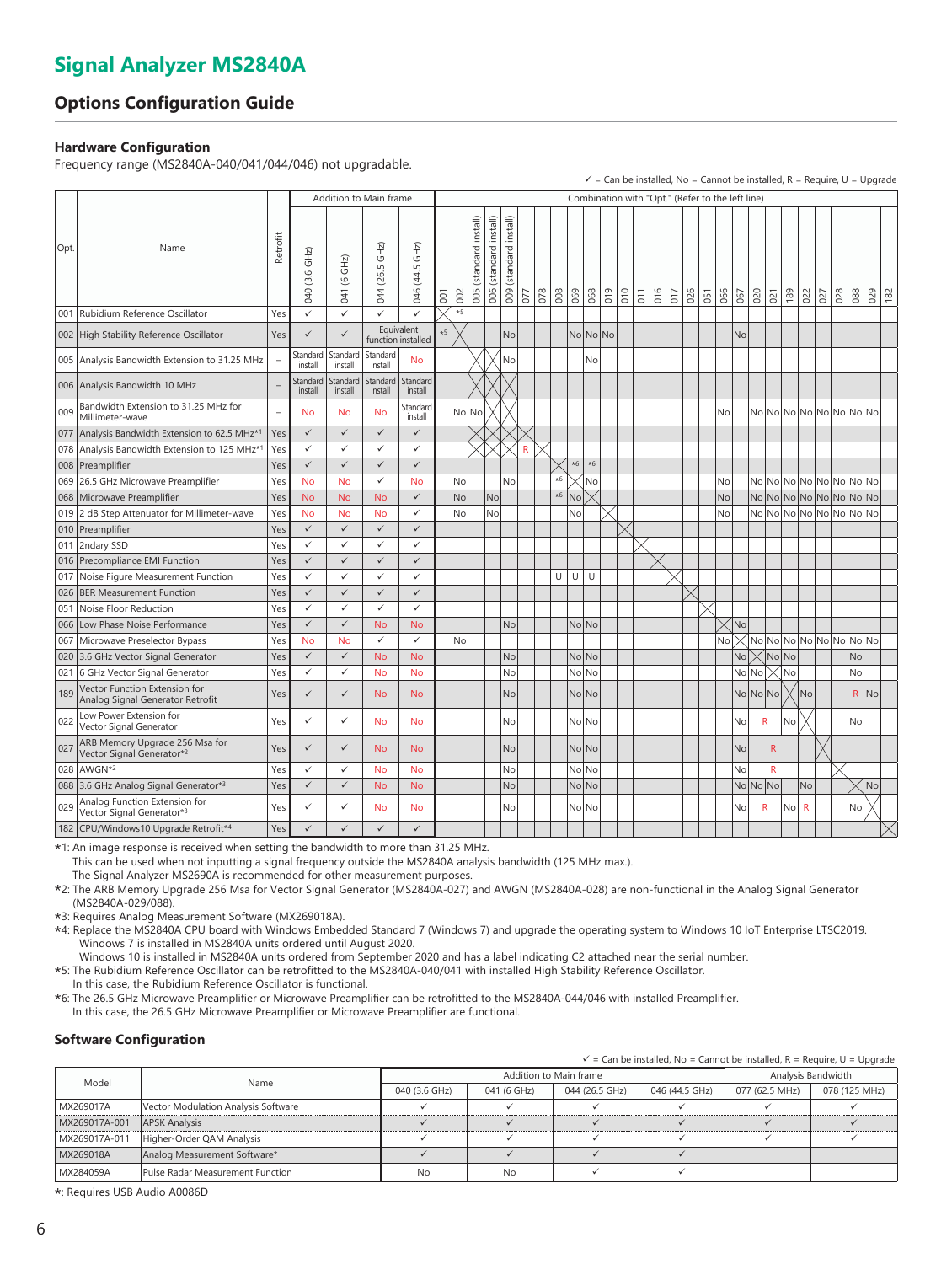# **Ordering Information**

Please specify the model/order number, name and quantity when ordering. The names listed in the chart below are Order Names. The actual name of the item may differ from the Order Name.

| Model/Order No                                                                                                                      | Name                                                                                                                                                                                                                                                                                                                                                                                                                                                    |                              |
|-------------------------------------------------------------------------------------------------------------------------------------|---------------------------------------------------------------------------------------------------------------------------------------------------------------------------------------------------------------------------------------------------------------------------------------------------------------------------------------------------------------------------------------------------------------------------------------------------------|------------------------------|
| MS2840A                                                                                                                             | <b>Main frame</b><br>Signal Analyzer                                                                                                                                                                                                                                                                                                                                                                                                                    |                              |
| P0031A<br>Z0541A                                                                                                                    | <b>Standard accessories</b><br>Power Cord:<br>USB Memory (≥256 MB, USB2.0 Flash Driver):<br><b>USB Mouse:</b><br>Install CD-ROM<br>(Application software, instruction manual CD-ROM):                                                                                                                                                                                                                                                                   | 1 pc<br>1 pc<br>1 pc<br>1 pc |
| MS2840A-040<br>MS2840A-041<br>MS2840A-044<br>MS2840A-046                                                                            | <b>Options</b><br>3.6 GHz Signal Analyzer<br>6 GHz Signal Analyzer<br>26.5 GHz Signal Analyzer<br>44.5 GHz Signal Analyzer                                                                                                                                                                                                                                                                                                                              |                              |
| MS2840A-001<br>MS2840A-002                                                                                                          | Rubidium Reference Oscillator<br>High Stability Reference Oscillator                                                                                                                                                                                                                                                                                                                                                                                    |                              |
| MS2840A-077<br>MS2840A-078                                                                                                          | Analysis Bandwidth Extension to 62.5 MHz<br>Analysis Bandwidth Extension to 125 MHz<br>(Requires MS2840A-077)                                                                                                                                                                                                                                                                                                                                           |                              |
| MS2840A-008<br>MS2840A-069<br>MS2840A-068                                                                                           | Preamplifier<br>26.5 GHz Microwave Preamplifier (for MS2840A-044)<br>Microwave Preamplifier (for MS2840A-046)                                                                                                                                                                                                                                                                                                                                           |                              |
| MS2840A-010<br>MS2840A-011<br>MS2840A-016<br>MS2840A-017<br>MS2840A-019<br>MS2840A-051<br>MS2840A-026<br>MS2840A-066<br>MS2840A-067 | Phase Noise Measurement Function<br>2ndary SSD<br>Precompliance EMI Function<br>Noise Figure Measurement Function<br>2 dB Step Attenuator for Millimeter-wave (for MS2840A-046)<br>Noise Floor Reduction<br><b>BER Measurement Function</b><br>(AUX Conversion Adapter J1556A as standard accessory)<br>Low Phase Noise Performance<br>Microwave Preselector Bypass                                                                                     |                              |
| MS2840A-020<br>MS2840A-021<br>MS2840A-022<br>MS2840A-027<br>MS2840A-028<br>MS2840A-029<br>MS2840A-088                               | 3.6 GHz Vector Signal Generator<br>6 GHz Vector Signal Generator<br>Low Power Extension for Vector Signal Generator<br>ARB Memory Upgrade 256 Msa for Vector Signal Generator<br>AWGN<br>Analog Function Extension for Vector Signal Generator<br>3.6 GHz Analog Signal Generator                                                                                                                                                                       |                              |
| MS2840A-101<br>MS2840A-102                                                                                                          | <b>Retrofit options</b><br>Rubidium Reference Oscillator Retrofit<br>High Stability Reference Oscillator Retrofit                                                                                                                                                                                                                                                                                                                                       |                              |
| MS2840A-177<br>MS2840A-178                                                                                                          | Analysis Bandwidth Extension to 62.5 MHz Retrofit<br>Analysis Bandwidth Extension to 125 MHz Retrofit<br>(Requires MS2840A-077 or 177)                                                                                                                                                                                                                                                                                                                  |                              |
| MS2840A-108<br>MS2840A-169<br>MS2840A-168                                                                                           | Preamplifier Retrofit<br>26.5 GHz Microwave Preamplifier Retrofit<br>Microwave Preamplifier Retrofit                                                                                                                                                                                                                                                                                                                                                    |                              |
| MS2840A-110<br>MS2840A-111<br>MS2840A-116<br>MS2840A-117<br>MS2840A-119<br>MS2840A-151<br>MS2840A-126<br>MS2840A-166<br>MS2840A-167 | Phase Noise Measurement Function Retrofit<br>2ndary SSD Retrofit<br>Precompliance EMI Function Retrofit<br>Noise Figure Measurement Function Retrofit<br>2 dB Step Attenuator for Millimeter-wave Retrofit<br>(for MS2840A-046)<br>Noise Floor Reduction Retrofit<br><b>BER Measurement Function Retrofit</b><br>(AUX Conversion Adapter J1556A as standard accessory)<br>Low Phase Noise Performance Retrofit<br>Microwave Preselector Bypass Retrofit |                              |
| MS2840A-120<br>MS2840A-121<br>MS2840A-122<br>MS2840A-127<br>MS2840A-128                                                             | 3.6 GHz Vector Signal Generator Retrofit<br>6 GHz Vector Signal Generator Retrofit<br>Low Power Extension for Vector Signal Generator Retrofit<br>ARB Memory Upgrade 256 Msa for Vector Signal Generator<br>Retrofit<br><b>AWGN Retrofit</b>                                                                                                                                                                                                            |                              |
| MS2840A-129<br>MS2840A-188<br>MS2840A-189                                                                                           | Analog Function Extension for Vector Signal Generator Retrofit<br>3.6 GHz Analog Signal Generator Retrofit<br>Vector Function Extension for Analog Signal Generator Retrofit                                                                                                                                                                                                                                                                            |                              |
| MS2840A-182<br>MS2840A-282                                                                                                          | CPU/Windows10 Upgrade Retrofit<br>CPU/Windows10 Upgrade Retrofit                                                                                                                                                                                                                                                                                                                                                                                        |                              |

| Model/Order No                                               | Name                                                                               |
|--------------------------------------------------------------|------------------------------------------------------------------------------------|
|                                                              | <b>Software options</b>                                                            |
|                                                              | DVD-ROM with License and Operation manuals                                         |
| MX269017A                                                    | Vector Modulation Analysis Software                                                |
| MX269017A-001                                                | <b>APSK Analysis</b>                                                               |
| MX269017A-011                                                | Higher-Order QAM Analysis                                                          |
| MX269018A                                                    | Analog Measurement Software                                                        |
|                                                              | (Requires USB Audio A0086D)                                                        |
| MX284059A                                                    | Pulse Radar Measurement Function                                                   |
| MX269902A                                                    | <b>TDMA IQproducer</b>                                                             |
| MX269904A                                                    | Multi-Carrier IQproducer                                                           |
|                                                              | <b>Warranty service</b>                                                            |
| MS2840A-ES210                                                | 2 years Extended Warranty Service                                                  |
| MS2840A-ES310                                                | 3 years Extended Warranty Service                                                  |
| MS2840A-ES510                                                | 5 years Extended Warranty Service                                                  |
|                                                              | <b>Application parts</b>                                                           |
| A0086D                                                       | USB Audio (for MX269018A)                                                          |
| J1556A                                                       | <b>AUX Conversion Adapter</b>                                                      |
|                                                              | $(AUX \rightarrow BNC)$ , for vector signal generator option and BER               |
|                                                              | measurement function option, standard accessory with BER                           |
|                                                              | Measurement Function MS2840A-026                                                   |
| MA24105A                                                     | Inline Peak Power Sensor                                                           |
|                                                              | (350 MHz to 4 GHz, with USB A to mini B cable)                                     |
| MA24106A                                                     | <b>USB Power Sensor</b>                                                            |
|                                                              | (50 MHz to 6 GHz, with USB A to mini B Cable)                                      |
| MA24108A                                                     | Microwave USB Power Sensor                                                         |
|                                                              | (10 MHz to 8 GHz, with USB A to micro B Cable)                                     |
| MA24118A                                                     | Microwave USB Power Sensor                                                         |
|                                                              | (10 MHz to 18 GHz, with USB A to micro B Cable)                                    |
| MA24126A                                                     | Microwave USB Power Sensor                                                         |
|                                                              | (10 MHz to 26 GHz, with USB A to micro B Cable)                                    |
| MA2806A                                                      | High Performance Waveguide Mixer (50 GHz to 75 GHz)                                |
| MA2808A                                                      | High Performance Waveguide Mixer (60 GHz to 90 GHz)                                |
| <b>MA2741C</b>                                               | External Mixer (26.5 GHz to 40 GHz)                                                |
| MA2742C                                                      | External Mixer (33 GHz to 50 GHz)                                                  |
| MA2743C                                                      | External Mixer (40 GHz to 60 GHz)                                                  |
| MA2744C                                                      | External Mixer (50 GHz to 75 GHz)                                                  |
| <b>MA2745C</b>                                               | External Mixer (60 GHz to 90 GHz)                                                  |
| MA2746C                                                      | External Mixer (75 GHz to 110 GHz)                                                 |
| <b>MA2747C</b>                                               | External Mixer (90 GHz to 140 GHz)                                                 |
| <b>MA2748C</b>                                               | External Mixer (110 GHz to 170 GHz)                                                |
| <b>MA2749C</b>                                               | External Mixer (140 GHz to 220 GHz)                                                |
| <b>MA2750C</b>                                               | External Mixer (170 GHz to 260 GHz)                                                |
| <b>MA2751C</b>                                               | External Mixer (220 GHz to 325 GHz)                                                |
| Z1932A                                                       | Installation Kit                                                                   |
|                                                              | (required when retrofitting options or installing software)                        |
|                                                              | The following options are installed as standard and do not require separate orders |
|                                                              | when ordering the MS2840A-040/041/044.                                             |
| <b>Standard Software</b><br>$A$ nahusis Randwidth 10 $M\Box$ | MX269000A<br>MCCOAOA OOC                                                           |
|                                                              |                                                                                    |

| Standard Software                | MXZ69000A   |
|----------------------------------|-------------|
| Analysis Bandwidth 10 MHz        | MS2840A-006 |
| Bandwidth Extension to 31.25 MHz | MS2840A-005 |

The following options are installed as standard and do not require separate orders when ordering the MS2840A-046.

| Standard Software                                    | MX269000A   |
|------------------------------------------------------|-------------|
| Analysis Bandwidth 10 MHz                            | MS2840A-006 |
| Bandwidth Extension to 31.25 MHz for Millimeter-wave | MS2840A-009 |